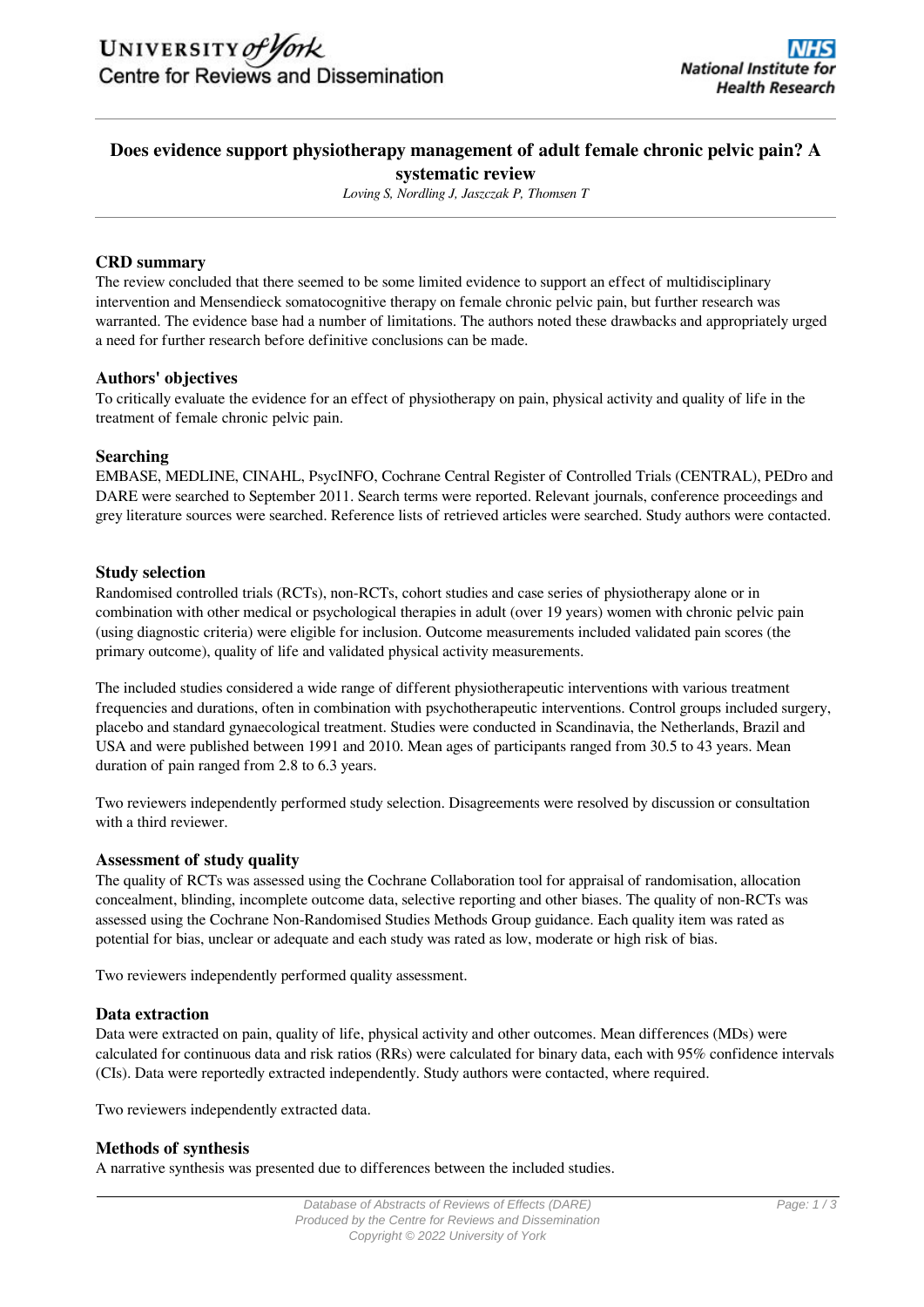# UNIVERSITY of York Centre for Reviews and Dissemination

# **Results of the review**

Ten studies were included in the review (782 participants, range 21 to 370): six RCTs, one cohort study and three caseseries. Three RCTs were deemed low risk of bias and three were deemed high risk of bias. Three non-RCTs were deemed high risk of bias and one was deemed moderate risk of bias. Follow-up ranged from two-three weeks to one year.

Three out of six RCTs showed statistically significant reductions in pain with physiotherapy versus comparator; the other three trials showed no significant difference. One RCT showed a significant improvement in movement and gait.

Non-RCT studies showed significant differences in pre and post-treatment pain measures. For specific interventions, there was low risk of bias evidence for a reduction in pain with Mensendieck somatocognitive therapy and low risk of bias evidence of pain reduction and level of daily activity improvements with multidisciplinary intervention.

## **Authors' conclusions**

There seemed to be some limited evidence to support an effect of multidisciplinary intervention and Mensendieck somatocognitive therapy on female chronic pelvic pain; further research was warranted.

#### **CRD commentary**

Inclusion criteria for the review were clearly defined. Several relevant data sources were searched. Publication bias could not be assessed. Grey literature was searched. Attempts were made to reduce error and bias throughout the review. The quality of the evidence base was mixed, with half of the studies deemed to be at high risk of bias. The authors noted that both the internal and external validity of the evidence base was limited due to factors such as small and potentially selected samples, inadequate duration of pain treatment and different follow-up times.

A narrative synthesis was presented and this seemed appropriate given the type of evidence. The authors noted that most of the studies investigated physiotherapy in combination with other interventions, which made it impossible to determine the stand-alone value of physiotherapy.

The evidence base had a number of limitations. The authors noted these drawbacks and appropriately urged a need for further research before definitive conclusions can be made.

# **Implications of the review for practice and research**

Practice: The authors stated that current clinical guidelines, textbooks and reviews of physiotherapy for chronic pelvic pain should be interpreted with caution.

Research: The authors stated that further high quality RCTs with sufficient treatment/follow-up times were needed to determine the effect of physiotherapeutic interventions for chronic pelvic pain. Somatocognitive therapy was a new approach that appeared to be promising and randomised clinical trials were underway in order to establish its evidence base.

#### **Funding**

The Research Council at Herlev Hospital, University of Copenhagen; Dansk SmerteForum; Aase and Einar Danielsen's Foundation; Association of Danish Physiotherapists.

#### **Bibliographic details**

Loving S, Nordling J, Jaszczak P, Thomsen T. Does evidence support physiotherapy management of adult female chronic pelvic pain? A systematic review. Scandinavian Journal of Pain 2012; 3(2): 70-81

## **DOI**

10.1016/j.sjpain.2011.12.002

## **Original Paper URL**

<http://www.scandinavianjournalpain.com/article/S1877-8860%2811%2900153-4/abstract>

## **Indexing Status**